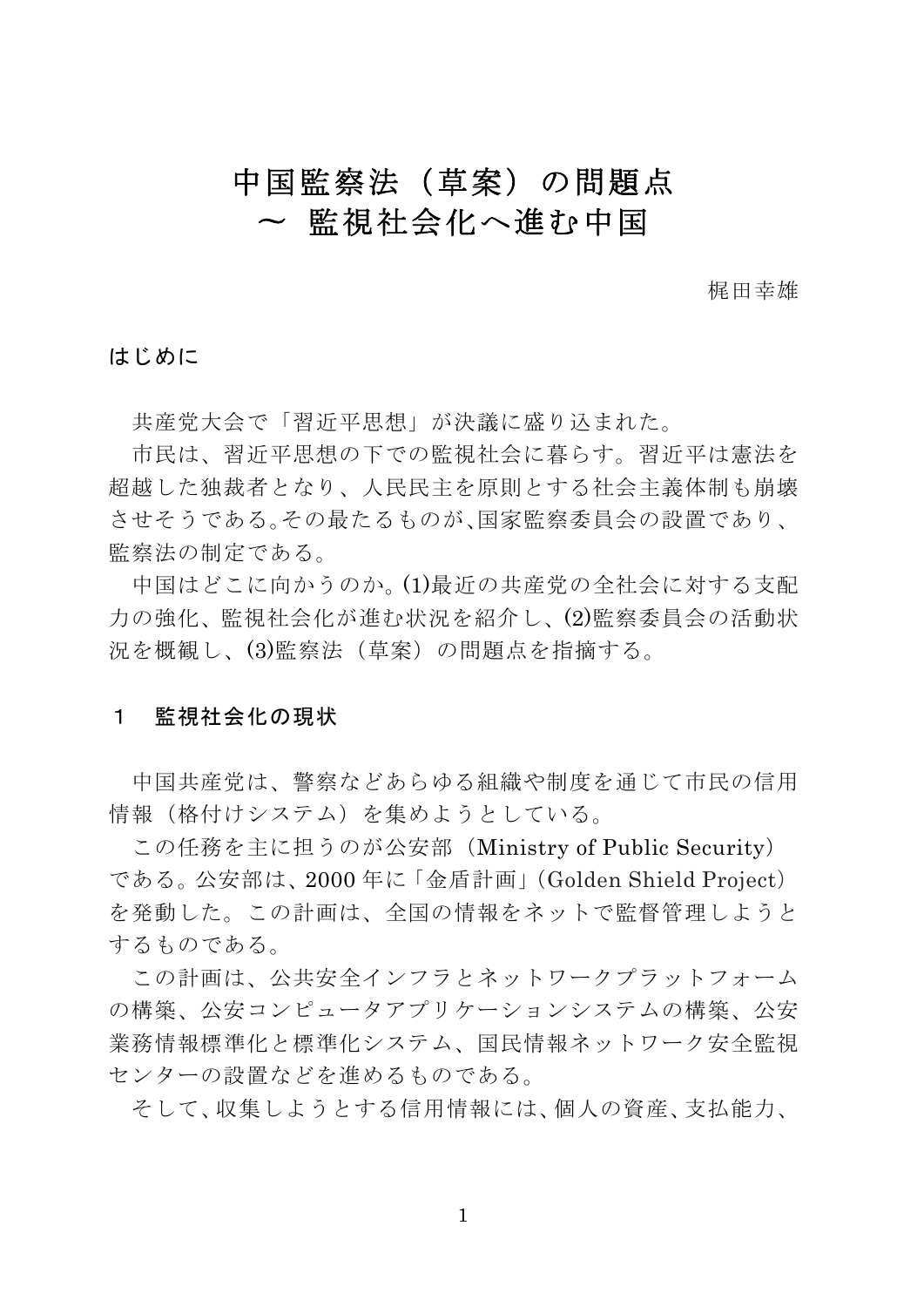SNSの利用状況、商品の購入略歴、思想信条などが含まれる。この 信用情報は、アリババやウィチャットなどの民間企業から得られる ものもある。公安部は、個人の顔認識はもちろんのこと DNA さえ も収集している。中国の市民は、この個人情報が収集されることを 拒むこともできない1。

格付けシステムは現在、中国全土の40の町と都市でテストされ ており、2020年までに全国規模で拡大する予定である2。

中国最高人民法院は、信用力のない長期債務者のブラックリスト を保持し、リストに載っている人に対して債務を返済するよう命じ た。 2017年1月に、最高人民法院は、2017年1月に670万人に 対して飛行機及び高速鉄道による旅行を禁止する通達を出した。こ れは、財産やその他の犯罪の隠蔽の危険性があるために科された措 置である3。

また、「天網工程」と呼ばれる監視システムが構築されている。 14億人の中国国民の身分証、電話番号などと一緒に最新のものにア ップデートする。広東省広州市のホテルではホテルに宿泊する人の 顔写真を撮り、当局に送るようになったそうである。常に個人の顔 認識もアップデートしておきたいということのようである。中国で 稼働する監視カメラは約1億7600万台以上で、少なくとも2千万 台は天網とつながり、国民を監視する。監視カメラは2020年には6 億2600万台まで増える見通しであるという4。

中国教育部 (Ministry of Education) は、大学生の個々の政治信

<sup>2</sup> Eugene K. Chow, The Dark Side of China's Tech Boom

China's tech giants are helping the state build a digital panopticon, Wall Street Jouonal, August 21, 2017

<sup>&</sup>lt;sup>1</sup> Stanley Lubman, The Unprecedented Reach of China's Surveillance Stete.

http://www.chinafile.com/reporting-opinion/viewpoint/unprecedented-re ach-of-chinas-surveillance-state

<sup>3 (</sup>注)1に同じ。

<sup>4</sup> 日本経済新聞 2017年12月13日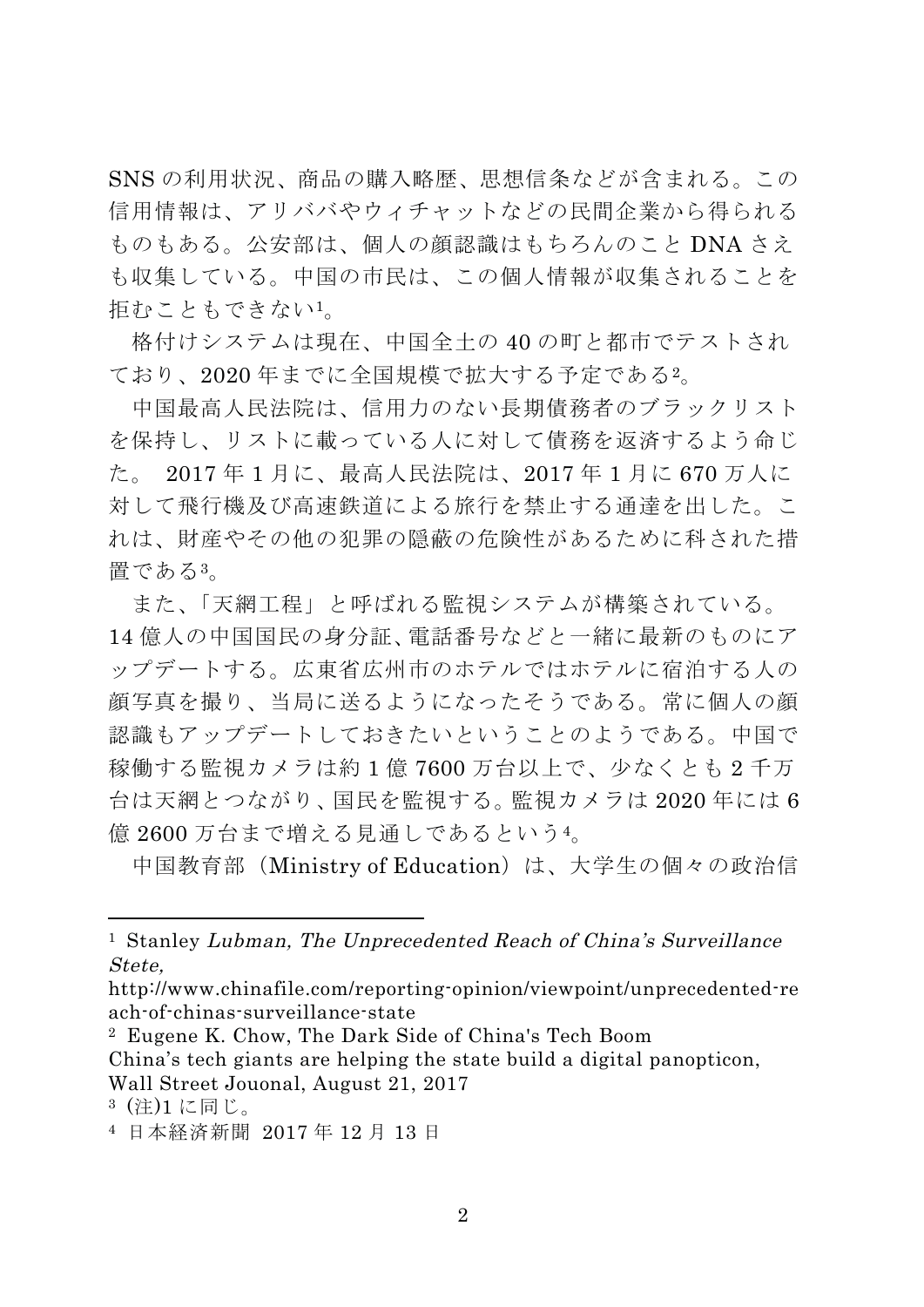条をデータベース化する提案をしている。図書館の記録、調査、ソ ーシャルメディアの投稿からデータを取り出すことで、政治信条を 作成することができるという5。

監視社会とは若干概念が異なるが、中国共産党は、企業内に党委 員会を設置せよとの通知を発布し、党の指導を強化しようとしてい る。企業が自由な経営戦略を立案し、企業活動をする上での制約が 強くなる。

現時点で98社ある中央企業のすべてが定款に党委員会の設置と 経営への関与を認める規定を導入している。また、日本経済新聞は、 党による経営介入を容認する定款変更を行った上場企業が、中国共 産党大会が開幕直前の10月17日までに、上場企業の8社に1社に 当たる430社超にまで拡大したことが分かったと伝えた。さらに、 深圳市でも社内に党組織を持てないほど小さい企業にも党の思想を 浸透させるための「連合党組織」という党組織が設立され、この党 組織は約300社で構成されている6。

1990年代の初めに中国は、国営企業を国有企業というように改め た。国は、企業経営には関与せず、企業経営は経営の専門家に委ね ようという趣旨からである。しかし、今、国有企業

(State-Owned-Enterprise) が再び国営企業 (State-Run-Enterprise)に変わろうとしている。

2017年1月には、VPN (仮想私設網) の規制強化が導入された。 企業が海外部門との連絡に使用するVPNは、9月以降はほとんど 遮断されている状態であり、実際のビジネスに大きな支障が出てい るという。

習近平国家主席は、2017年12月に開催された「第4回世界イン ターネット大会」の開幕式において「中国が対外開放の門戸をと閉 ざすことはなく、さらに広げていく」と発言した。しかし、現実は

<sup>5 (</sup>注)2に同じ。

<sup>6</sup> 日本経済新聞 2017年10月22日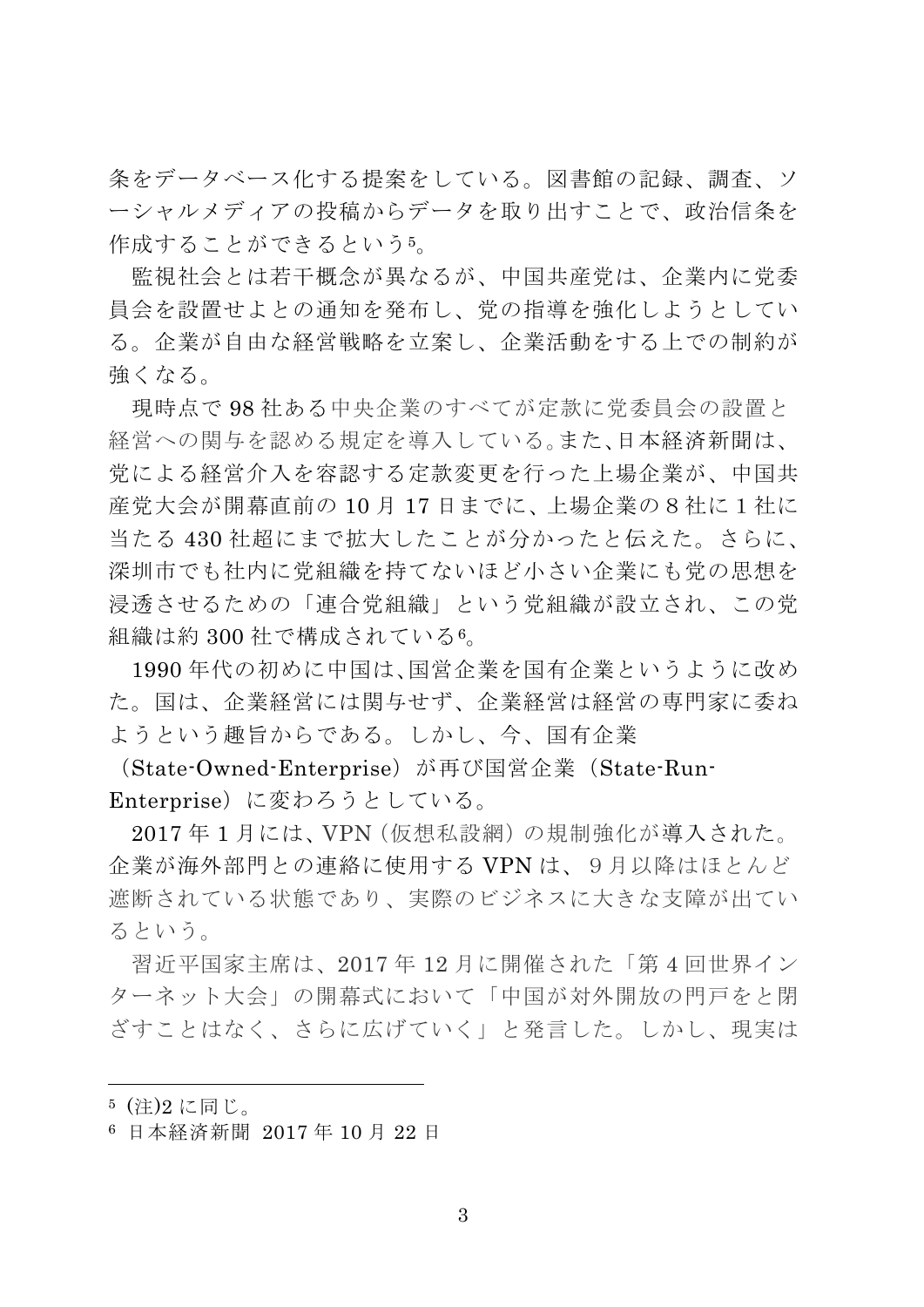逆行している。

もっと直接的に市民を監視(監察)しようとするものが、国家監 察委員会の設置と2018年3月の全国人民代表大会で採択される予 定の国家監察法の制定である。中国の反腐敗監督機関は共産党の一 部門であるが、この機関が取り締まれるのは8,900万人の共産党員 だけであった。国家監察委員会は、その対象を大きく広げるもので ある。

### 国家監察委員会  $\mathcal{P}$

国家監察委員会は、2018年3月の全国人民代表大会において正 式に設立が認可され、発足する予定である。

監察委員会は、最高の国家監察機関である。省・自治区・直轄市・ 自治州・県・自治権・市・直轄市・市轄区に監察委員会が設置され る。この監察委員会は、全国人民代表大会(全人代)により設置さ せ、監察委員の主任、副主任、委員は全人代常務委員会が任免し、 任期は全人代代表の任期と同じとする。監察委員会は、全人代及び 同常務委員会に対して責任を負い、その監督を受ける(監察法草案 第 $6$ 条)。

しかし、監察法の制定及び監察委員会の正式な発足に先立ち、 2017年11月4日に全人代常務委員会第30回会議は、「全国各地に 国家観察体制の改革試行活動を展開することに関する決定」を採択 した。11月7日には、中国共産党中央委員会弁公庁は、「北京市、 山西省、浙江省に国家観察体制改革試行展開方案」を発布した。

この方案に基づき、すでに監察処分が実施されている7。

北京市、山西省、浙江省の各紀律検査委員会及び監察委員会は、 市内の対象機関に分処を設置し、すでにその設置率は80%近くにな っている。北京市監察対象は、改革前の78.7 万人から99.7 万人に

7 新華社 2017年11月5日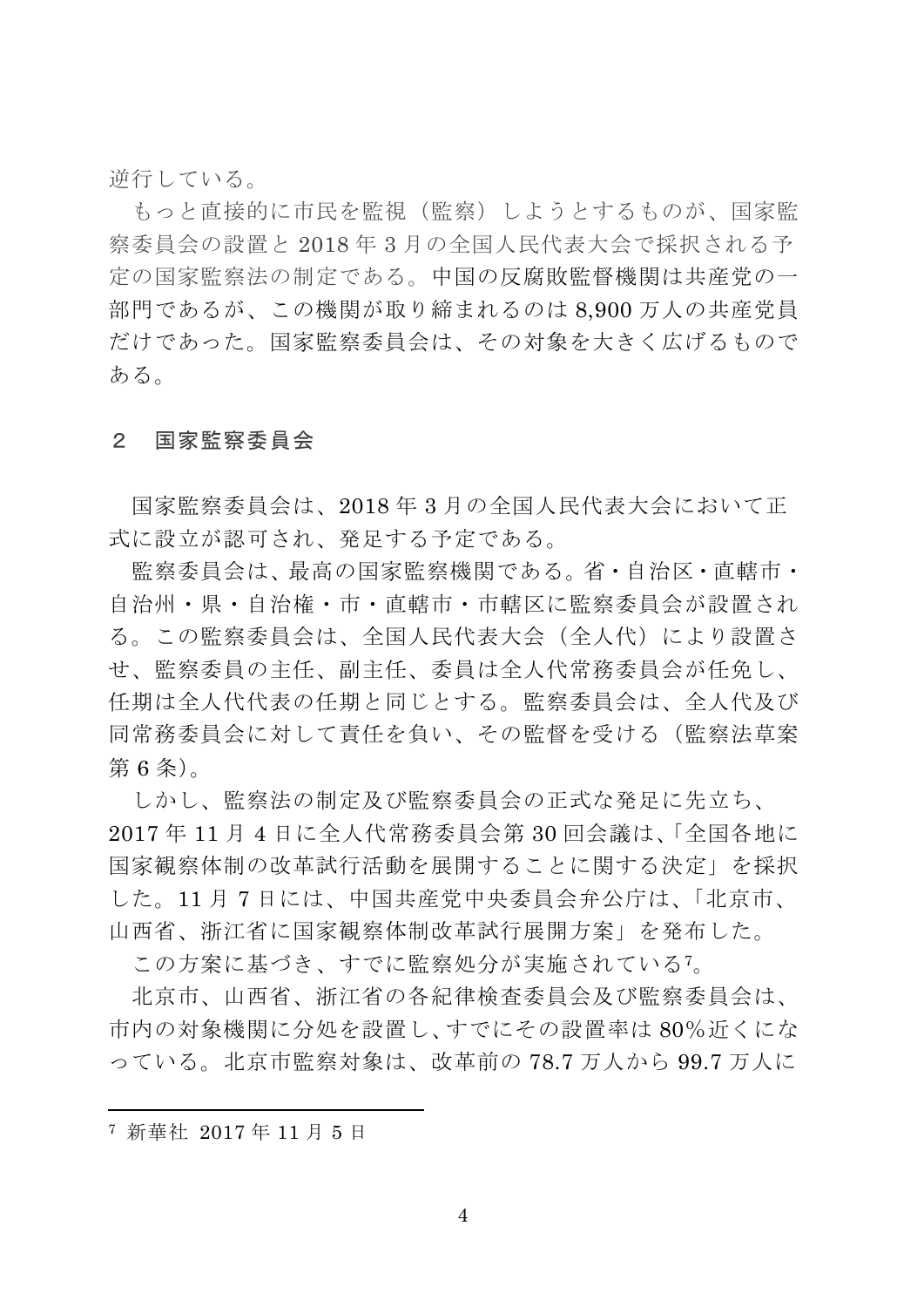増え、山西省の監察対象は、53万人から131.5万人に増え、浙江省 は31.8万人から70.1万人に増えた。2017年1~8月の間に北京市 は、204人、13の党組織を問責した。党中央の認可を得て、北京市 委員会は、北京農産物中央卸売市場管理委員会党委員会に対して改 組をする決定をした。これは、北京の歴史上で初めて党綱領に基づ き改組を決定した初めての事例である。山西省は2,514人、浙江省 は 1,046人を問責した。

### 監察法(草案)の問題点  $\mathcal{S}$

(1) 概要

監察法(草案)は、全10章、67条からなる。その構成は、第1 章「総則」(第1条~第4条)、第2章「監察機関」(第5条~第11 条)、第3章 「監察範囲」(第12条~第14条)、第4章 「監察職責」

(第15条~第19条)、第5章「監察権限」(第20条~第35条)、 第6章「監察手続き」(第 36 条~第 47 条)、第 7 章「反腐敗国際協 力」(第48条~第50条)、第8章「監察機関及び監察員に対する監 督」(第51条~第60条)、第9章「法律責任」(第61条~第65条)、 第10章「附則」(第66条~第67条)となっている。

重要な論点として、以下の諸点が挙げられる。

第一に、(1)監察法の目的である。

監察法(草案)第1条は、「全面的に依法治国(法により国を治 めること)を推進し、国家の監察を全面的に広めることを実現し、 反腐敗活動をさらに展開するために、この法律を制定する。」と規定 している。監察活動を指導するのは、中国共産党であり (第2条)、 監察機関が公職者に対する監察、調査を行う (第3条)。監察活動 は、憲法と法律に基づき、事実を根拠とすることを堅持する(第4 条)。ここで監察機関とは、監察委員会のことをいう。

第二に、監察の対象である。

監察の対象は、以下の6類の公職者である。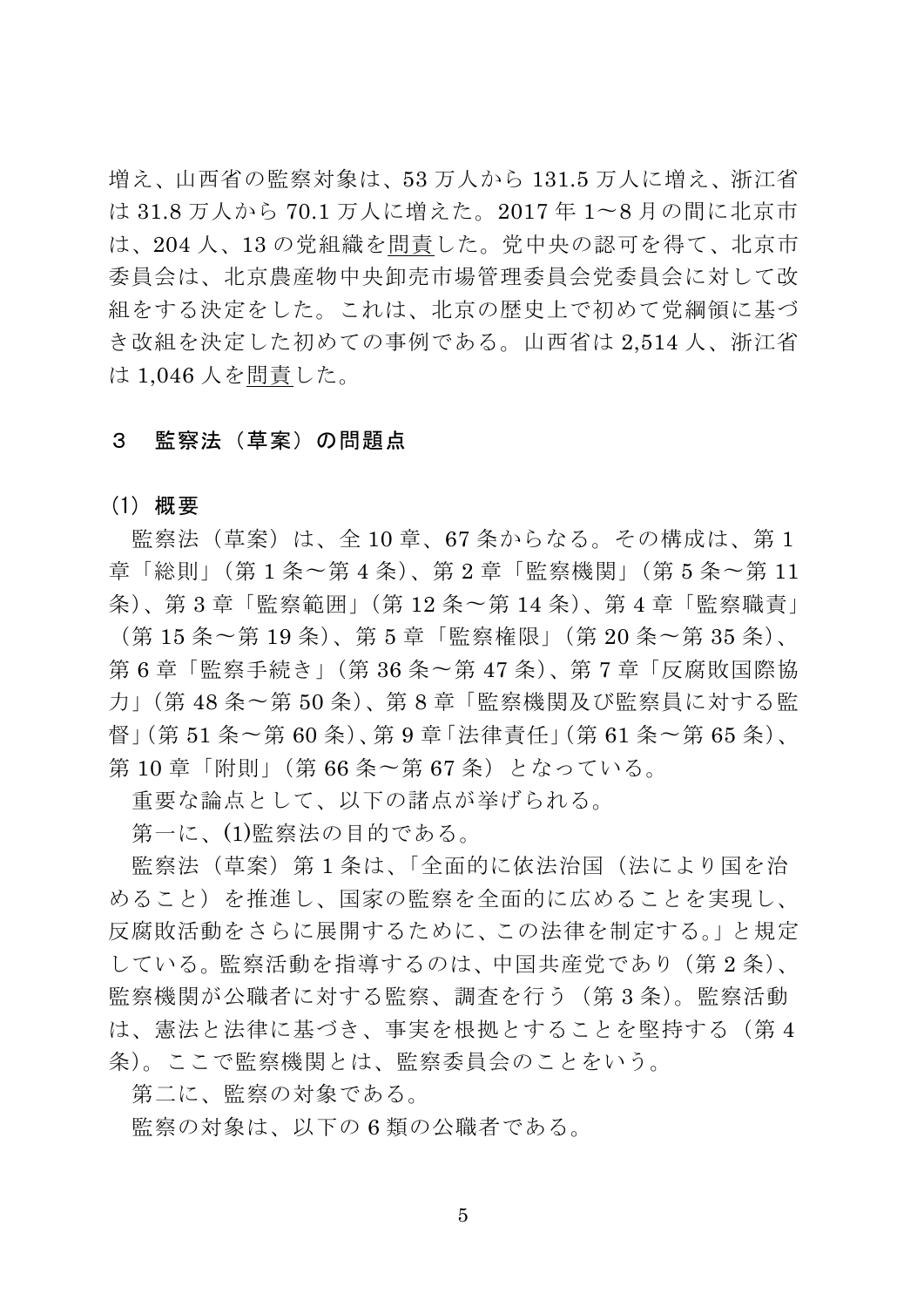- ① 中国共産党、全人代、行政、政治協商会議、監察、審判、検 察、民主党派及び工商連合の各機関の公務員、並びに「公務 員法」により管理される者である。
- ② 法律、法規により授権され、又は国家機関から法により公共 事務管理を委託され、公務に従事する者
- (3) 国有企業管理者
- ④ 公的な教育、科研、文化、医療衛生、体育などの機関に従事 する管理者
- 6 基層大衆自治組織に従事する集団事務管理者
- 6 その他法により公務を行う者

第三に、(3)監察委員会の3項目の職責と12項目の措置について である。

3項目の監察職責とは、以下の3点である。

1)監督-監察機関は、公職者が職務執行につき法に従い、公平、清 廉及び道徳的に業務を行なっているか監督検査する。

②調査-監察機関は、汚職収賄、職権濫用、業務懈怠、私欲追求及 び国家資産の浪費などの違法・犯罪行為を調査する。

③処置-監察機関は、関係法律により違法行為を行った公職者を処 分する。職責を果たせない指導者を問責する。犯罪行為に対しては、 検察機関に公訴提起する。

12項目の措置は、各種レベルの職務質問、尋問、資産の凍結、調 書の作成、差押え、勾留、捜査、検査、鑑定、留置などがある。

# (2) 主な論点~憂慮される問題点

監察法(草案)は、2017年11月7日に初めて公表され、パブリ ックオピニオンを求める手続きが始まった。しかし、この法案には 問題が多く、憂慮する声が随分と発表されている。

例えば、56人の弁護士及び3人の法学者の連盟による全人代に対 する「国家監察法(草案)に対する4点の建議」と題する公開意見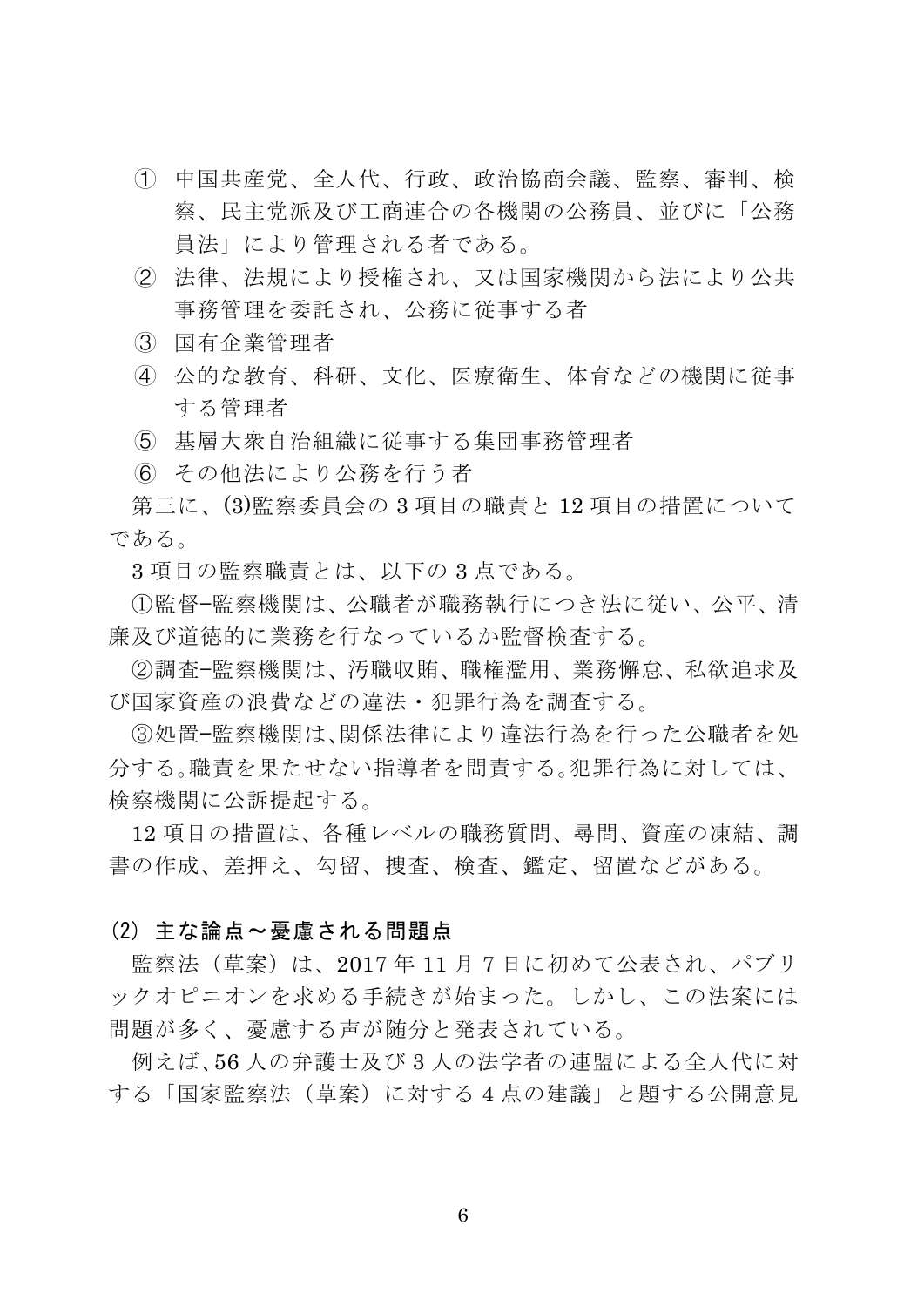状がある8。この意見状では、4つの憂慮があると指摘されている。 以下、その4つの憂慮について主な重要論点を取り上げて紹介する。

第一のく憂慮>は、「法治原則が危機に直面する」という指摘であ  $\mathcal{Z}_{\alpha}$ 

中国憲法第5条は、以下の通り規定している。

- 「1 中華人民共和国は、法による治国を実行し、社会主義の法治 国家を建設する。
	- 2 国家は、社会主義の法秩序の統一と尊厳を守る。
	- 3 すべての法律、行政法規及び地方法規は、この憲法に抵触し てはならない。
	- 4 すべての国家機関、武装力、政党、社会団体、企業及び事業 組織は、この憲法及び法律を導守しなければならない。この 憲法及び法律に違反する一切の行為

に対しては、その責任を追及しなければならない。

5 いかなる組織又は個人も、この憲法及び法律に優越した特権 を持つことはできない。|

この憲法第5条は、法治の原則であり、①憲法が法律に優先し、 ②法制の統一(下位法は上位法に従う。方と法の間には矛盾はない。)、 3違法審査、4特権の禁止がうたわれている。

これに対して、例えば、監察法草案は、監察委員会に留置調査権 を付与しているが、これは人身の自由を制限するものである。かつ、 処置権は「職務犯罪について、検察機関に移送し、法により公訴提 起する。」としているが、この監察調査手続きは刑事訴訟法の職務 犯罪調査手続きに代わるものである。

憲法第37条には以下の規定がある。

「1 中華人民共和国公民の人身の自由は、侵されない。

<sup>8</sup> この公開意見状は、2017年8月11日付で公開されている。

<sup>(</sup>http://www.chrlawyers.hk/zh-hans/content/59位中国律師就《国家監察 法(草案)》致信全国人大)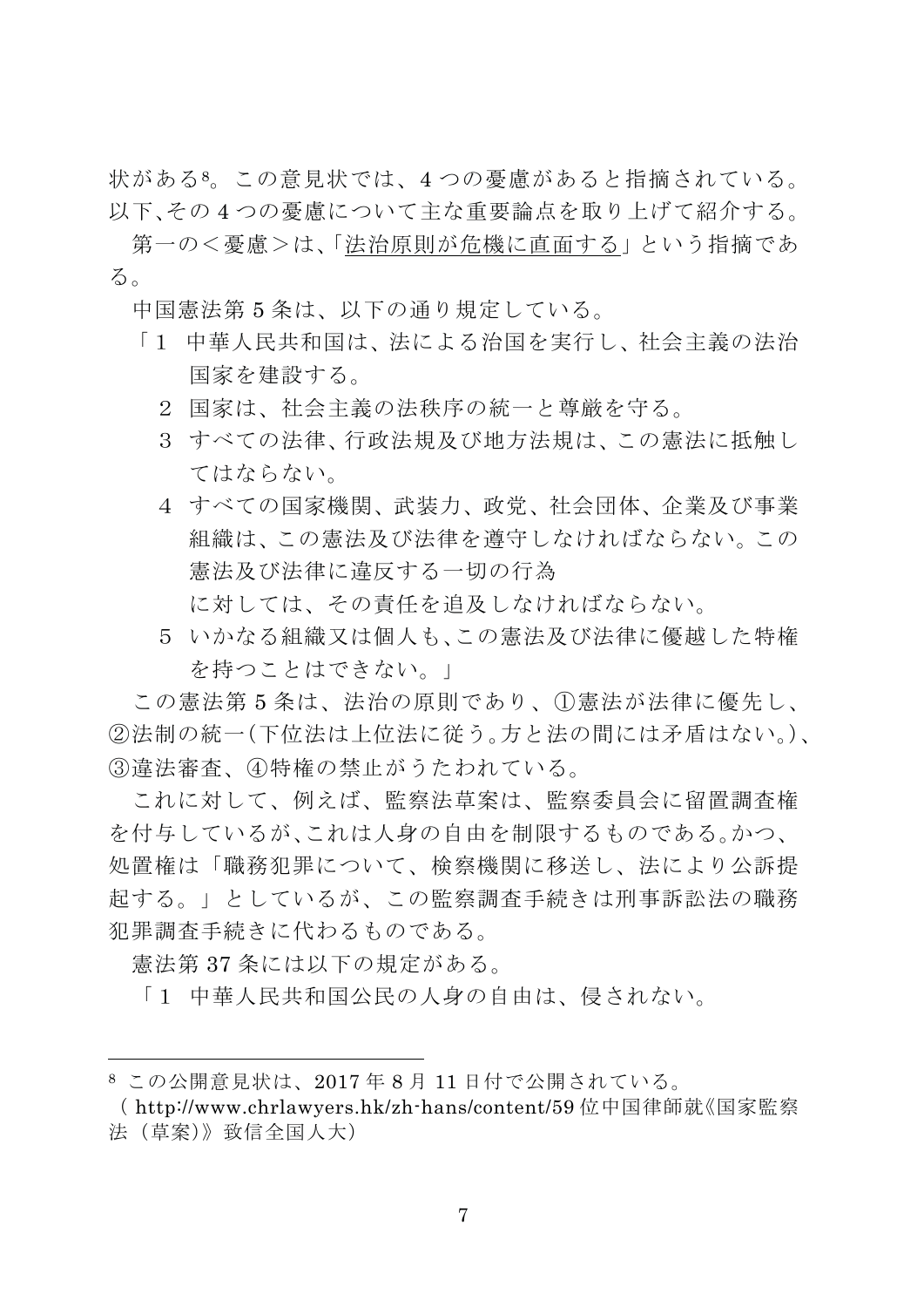- 2 いかなる公民も、人民検察院の承認若しくは決定又は人民法 院の決定のいずれかを経て、公安機関が執行するのでなけれ ば、逮捕されない。
- 3 不法拘禁その他の方法による公民の人身の自由に対する不 法な剥奪又は制限は、これを禁止する。公民の身体に対する 不法な捜索は、これを禁止する。」

これに対して、監察法草案は、監察の調査手続きが職務犯罪の調 査手続きに取って代わり、人身が留置され、逮捕されることになる とすれば、検察院の認可または決定によらずにこれができることに なる。憲法の権威はどこにあるのかという疑念が生じる。

また、刑事訴訟法第33条第1項には以下の通りの規定がある。

「被疑者は、捜査機関による第1回の取調べの日又は強制措置 が行われた日から、弁護人を依頼する権利を有する。捜査の期 間においては、弁護士のみを弁護人として依頼することができ る。被告人は、いつでも弁護人を依頼することができる。」

この規定は、「弁護士である弁護人は、拘禁されている被疑者又は 被告人と接見し、交通することができる。弁護士以外の弁護人も、 裁判所又は検察の許可を経て、拘禁されている被疑者又は被告人と 接見し、交通することができる。」ことを保障するものである。

さらに刑事訴訟法第36条は、以下の通り規定している。

「弁護士である弁護人は、捜査の期間中に、被疑者のために法 律上の援助を提供し、申立て又は告訴を代理し、強制措置の変 更を申請し、捜査機関に対して被疑者に係罪名及び事件に関す る事情を照会し、かつ、意見を提出することができる。|

これに対して、監察法(草案)は、職務犯罪の被監察人から完全 の上述の権利を剥奪している。法の統一をうたいながら、統一を欠 いている。

監察委員会による12項目の措置は、刑事訴訟法、検察院組織法、 検察官法など関係法律の条文を停止させるほか、被監察人の人権も 等閑にされる。監察法は、権力の濫用を免れない。

8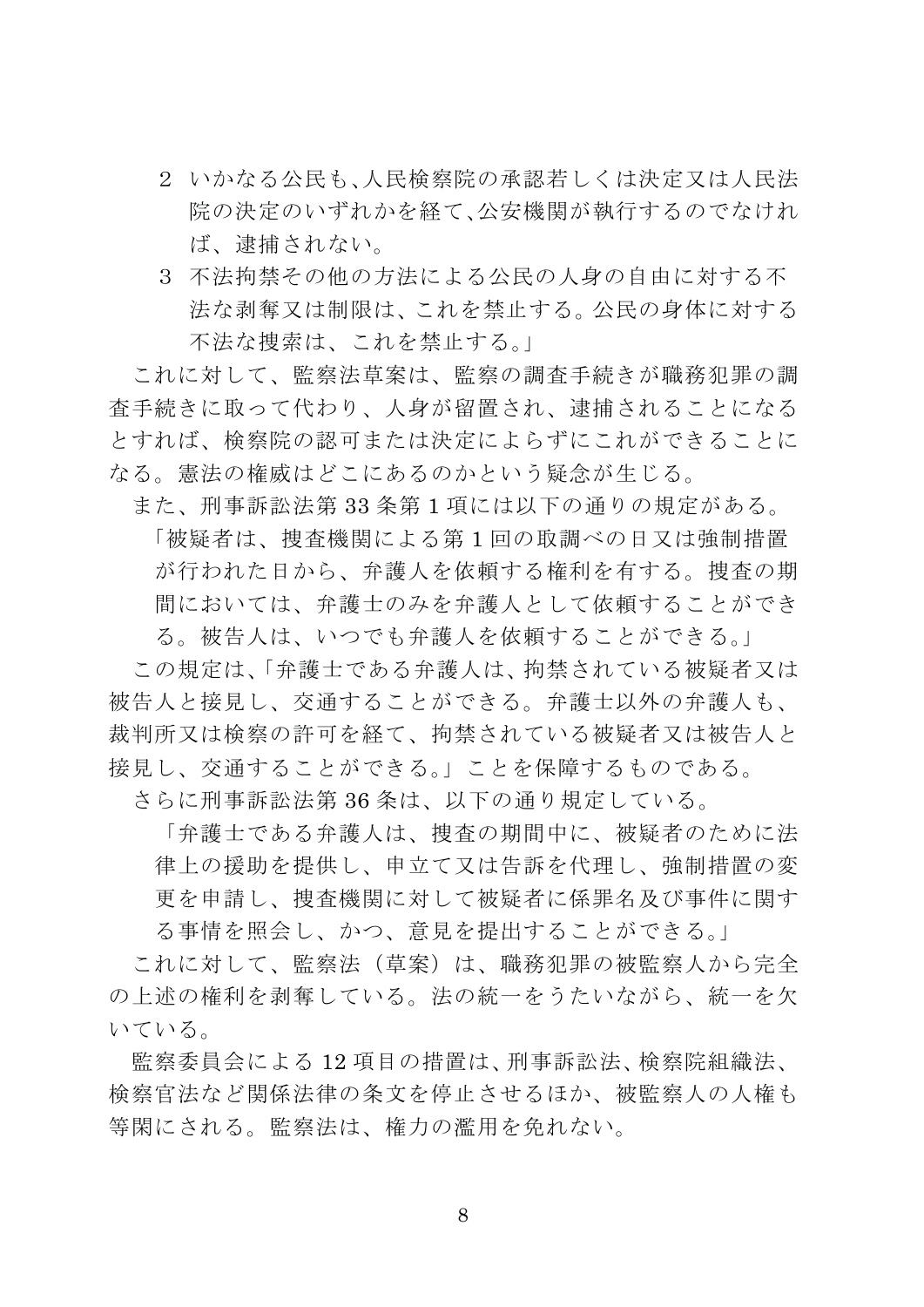第二の<憂慮>は、「人権保障の原則が重大な挑戦に遭遇」する という指摘である。

憲法第33条第2項は、以下の通り規定している。

「中華人民共和国公民は、法律の前に一律に平等である。国家 は、人権を尊重し、保障する。

また、憲法の関連規定に人身の自由(第37条)、人格の尊厳(第 38条)、住宅 (第39条)、通信の秘密 (第40条)、公民の合法的な 私有財産の不可侵(第13条)がある。刑事訴訟法では、弁護を受 ける権利、会見権、訴えの権利、控訴権、自白を強要されない権利 などがある。

これに対して、監察法(草案)は、被監察人に対する措置は、人 身の自由、財産の安全、住宅の安寧に介入し、私有財産権及び生存 権を抑制又は喪失させる。

第三の<憂慮>は、「平等の原則の侵害」があるという指摘であ  $\mathcal{Z}_{\alpha}$ 

憲法第33条第1項、第3項は、以下の通り規定している。

- 「1 中華人民共和国の国籍を有する者は、すべて中華人民共和国 の公民である。
	- 2 いかなる公民も、この憲法及び法律の定める権利を享有し、 同時に、この憲法及び法律の定める義務を履行しなければな らない。

憲法第5条第5項は、以下の通り規定している。

「5 いかなる組織又は個人も、この憲法及び法律に優越した特権 を持つことはできない。」

憲法が規定する平等原則は、公民の基本的権利であり、平等に法 律を履行する義務を負い、平等に法律により制裁を受けるというこ とである。刑事犯罪の被疑者に対しても、刑事訴訟法により弁護を 受ける権利がある。

これに対して、監察法(草案)、この平等の原則に反し、憲法の精 神に反する。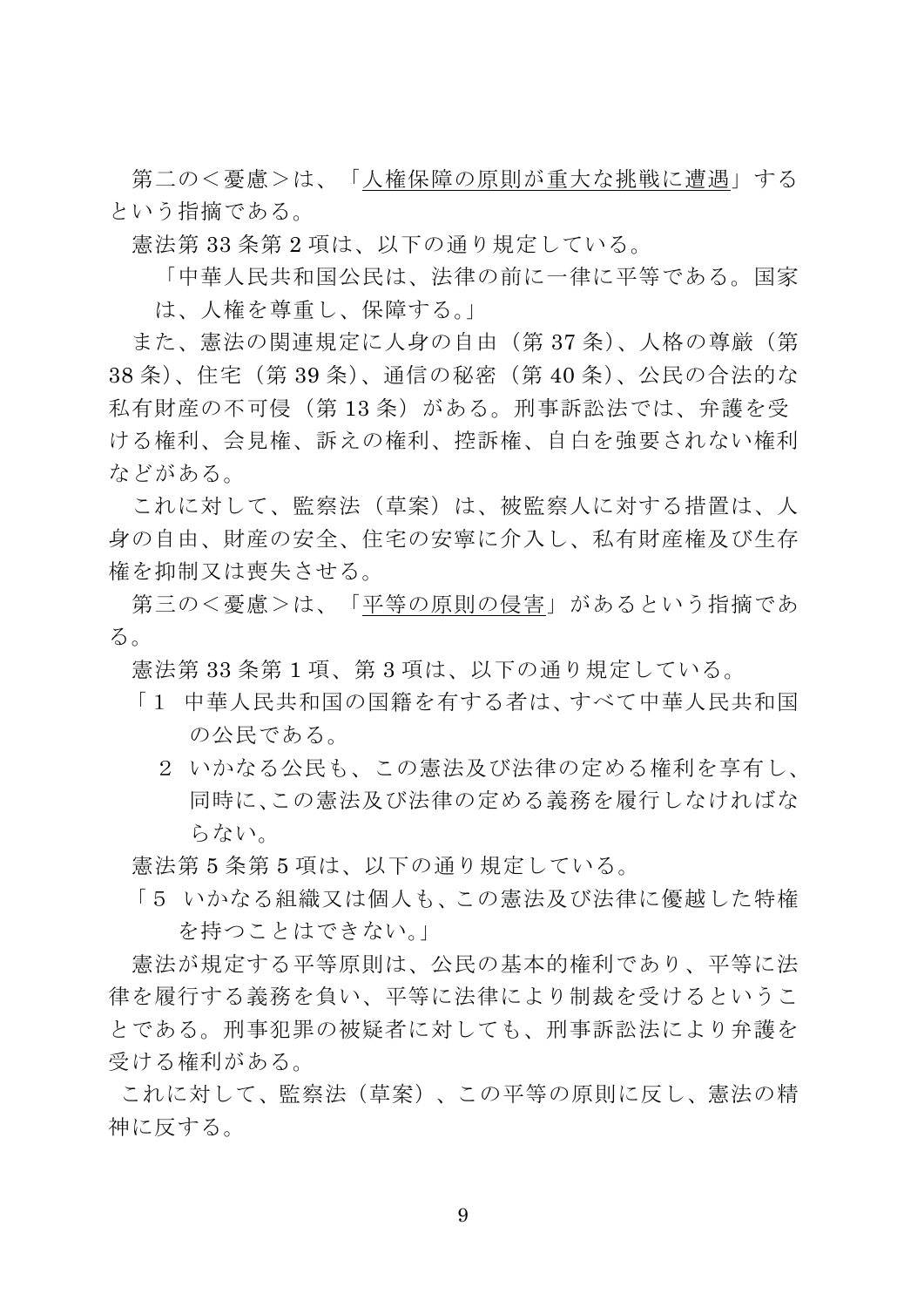第四の<憂慮>は、「正当な手続きの放棄」があるという指摘であ  $\mathcal{Z}_{\alpha}$ 

公権力の濫用・腐敗を防ぎ、有効に人に対する合法的権益を保障 しなければならないが、監察法(草案)は、監察委員会の監察権力 について規定し、被監察人の権利を剥奪している。公開意見状は、 法治を堅持するのか、又は人治に走るのかの分水嶺であると述べて いる。

以上の憂慮を意識して、監察法(草案)に対する4つの立法提案 がなされている。以下の通りである。

- (1) 弁護士が介入する制度を設けるか、または刑事訴訟法の偵察 段階で弁護士が介入する条文を設け、拷問による自白、冤罪· でっち上げ・誤診を防がなければならない。
- ② 証人尋問制度を設け、被監察人の人身の留置、財産に対する 差押え·凍結·押収·捜索、公職の解除など厳格な監察処分 に対する不服申立て、弁論の機会を設け、権力の濫用を防ぐ。
- ③ 法律監督制度を設け、被監察人が証人尋問の決定に不服の場 合には、検察機関に法律の監督を請求することができるよう にする。
- ④ 訴訟制度を設け、被監察人が検察機関の監督・決定に不服の 場合には、監察機関が被告のために別涂に行政訴訟を提起す るようにする。監察機関が行政機関でなくても(司法機関で なくても)、監察行為は明らかに抗議の行政行為に属するので あるから、当然に司法審査を受ける。

# (3) 権威主義がさらに嵩じる危険性

以上の<憂慮>4点で全ての問題が語り尽くされているか。そう とは言えない。さらに問題点として指摘されなければならない問題 について指摘をしておきたい。これは、主に憲法との関連である9。

<sup>9</sup> 憲法との関係については、例えば、童之偉「監察立法応処理好的九个憲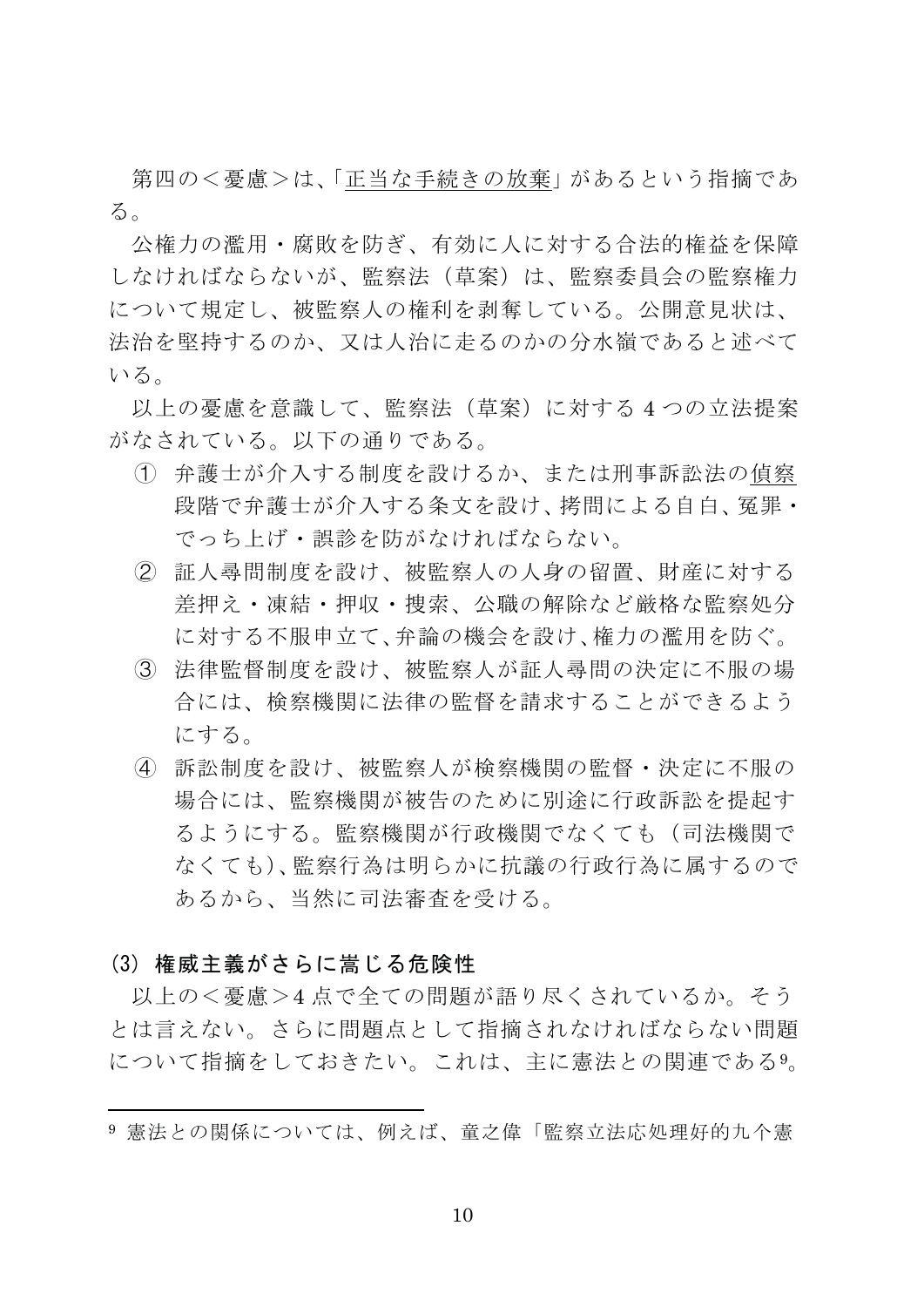監察法(草案)は、憲法に基づきのこの法律を制定するとは書か れていない。監察法(草案)第1条は、「全面的に依法治国(法に より国を治めること)を推進し、国家の監察を全面的に広めること を実現し、反腐敗活動をさらに展開するために、この法律を制定す る。」と書かれている。一般に法律は、「憲法に基づきこの法律を制 定する」と書かれるものである。これは、憲法をその法律の条文の 形成基準とするという立憲主義の思想によるからである。ところが、 監察法(草案)は、憲法を根拠とするということが書かれていない。 あたかも憲法を超越した法律のようである。そうであるから、公開 意見状で指摘されているように、憲法の条文及び精神に抵触する条 文も平気で定めるのであろうか。

監察法(草案)は、人民代表大会制度という中国の政治制度を国 家観察委員会制度に変える危険性がある。

憲法第2条第2項は、「人民が国家権力を行使する機関は、全国 人民代表大会である。」と規定している。 また、憲法第 57 条は、「全国人民代表大会は、最高の国家権力機関 である。その常設機関は、全国人民代表大会常務委員会である。」と 規定している。

監察委員会は、本来であれば、憲法が規定する民主集中制の原則 によれば、人民代表大会に青任を負 い、その監督を受けることになるが、草案は、この憲法の原則を空 虚にしている。国家監察機関の設置について、「人民」の二文字がな い。国家の一切の権力が人民に由来するという憲法の精神によるの であれば、「人民監察委員会」という名称になるのが本当ではないの  $\vec{D}$ 

憲法第5条は、「国家は、社会主義法制の統一と尊厳を維持しな ければならない」ことを規定している条文だが、監察法(草案)の

法問題--在中国憲法学会和刑訴法学会聯合研討会上的専題発言」2017年 11 月 14 日 (於:華東政法大学法治建設研究中心) がある。

 $\overline{a}$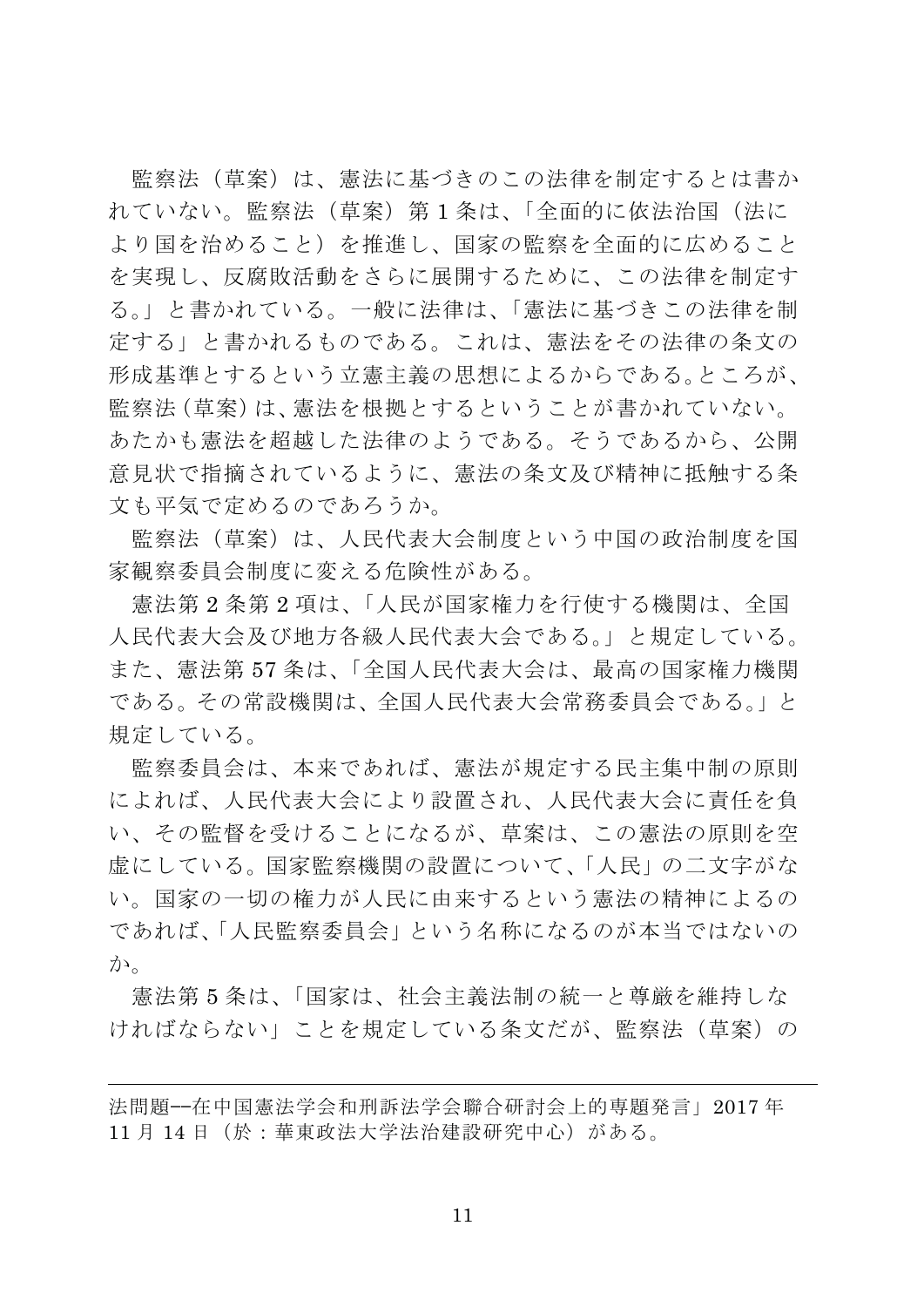多くの条文がこの憲法の条文に反している。紀律検査委員会及び監 察委員会は、党と政府が一体化したものであり、紀律検査委員会が 法院の刑事事件の審理を主導することになりかねない。法院は独立 して審理をしなければならない。法院が国家権力より低く位置付け られ、国家機関と同等の地位になるならば、正常な政治秩序の維持 と公民の基本的権利の保障にとって不利である。

樊鵬・中国社会科学院政治学研究所研究員は、「監察委員会は、法 治の形式を採りながら、共産党の指導権力を強化するものである。| と述べている10。監察委員会は、被監察人を3ヶ月間秘密裏に拘留 し、さらに3ヵ月間延長する権限がある(これまで党内の検査機関 は共産党員に対してのみ、このような措置ができた。)。

習近平は、「共産党は自らが憲法と法律の範囲内で活動をするが、 ただし、共産党がその一切を指導する。」と言う。そうであると果た して習近平及び共産党が法律を遵守するだろうか。監察委員会の最 大の問題は、この一点にある11。

# まとめ

権威主義は、民主主義の対立概念である。監察法(草案)は、立 憲主義の体裁をとっていた法治主義から乖離し、権威主義に向かお うとしているように思われる。

習近平国家主席は、2017年10月26日に開かれた軍指導幹部会 議で、「今世紀半ばまでに世界一流の軍隊をつくる。軍幹部は党に忠 誠を誓い、党の指揮に従い、必ず戦って勝たなければならない」と 述べた。軍事力を以って中華民族の復興を目指すようである。国際

11 同 上

<sup>10</sup> 儲百亮「習近平推動成立新反腐敗機構、引発法学界批判」(2017年11 月 30日)

https://cn.nytimes.com/china/20171130/china-xi-jinping-anticorruption/ (最終アクセス日: 2017年12月29日)